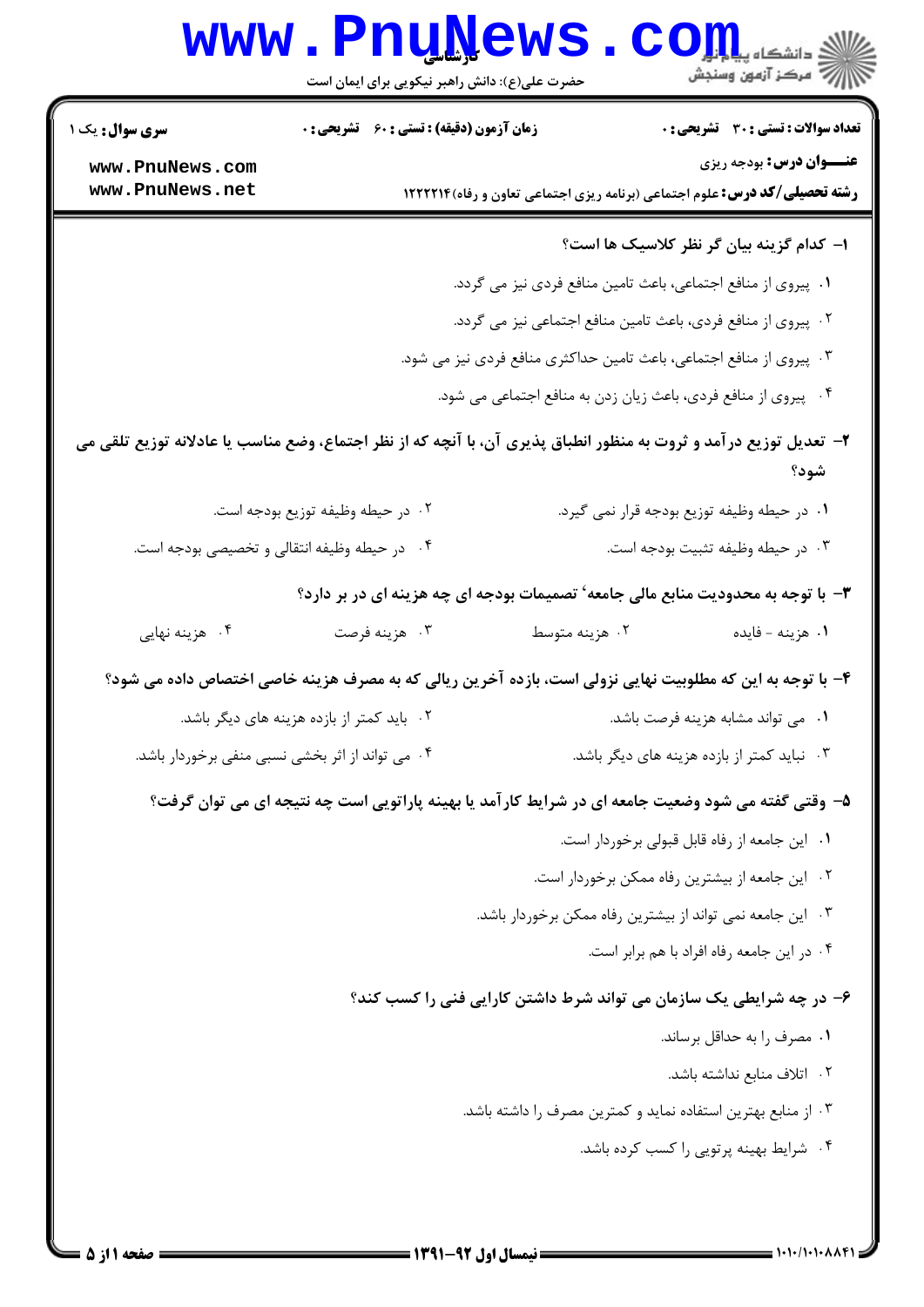| <b>WWW</b>                                                                                                                     | <b>FUNTACMP</b><br>حضرت علی(ع): دانش راهبر نیکویی برای ایمان است                          |                                                         | دانشکاه پی <mark>ا با با</mark> ر<br>رآب آمرڪز آزمون وسنڊش                                                            |
|--------------------------------------------------------------------------------------------------------------------------------|-------------------------------------------------------------------------------------------|---------------------------------------------------------|-----------------------------------------------------------------------------------------------------------------------|
| <b>سری سوال : ۱ یک</b>                                                                                                         | زمان آزمون (دقیقه) : تستی : 60 ٪ تشریحی : 0                                               |                                                         | <b>تعداد سوالات : تستی : 30 ٪ تشریحی : 0</b>                                                                          |
| www.PnuNews.com<br>www.PnuNews.net                                                                                             |                                                                                           |                                                         | <b>عنـــوان درس:</b> بودجه ریزی<br><b>رشته تحصیلی/کد درس:</b> علوم اجتماعی (برنامه ریزی اجتماعی تعاون و رفاه) ۱۲۲۲۲۱۴ |
|                                                                                                                                |                                                                                           |                                                         | ۷- کدام گزینه اصل وحدت بودجه را دچار اشکال کرده و به آن لطمه می زند؟                                                  |
| ۰۴ متمم بودجه                                                                                                                  | ۰۳ تنوع بودجه                                                                             | ۰۲ تناوب بودجه                                          | ٠١. تناسب بودجه                                                                                                       |
| ۸– طبق ماده ۵۰ قانون محاسبات عمومی کشور مصوب ۱۳۶۶، وجود اعتبار در بودجه کل کشور به خودی خود برای اشخاص<br>اعم از حقیقی و حقوقی |                                                                                           |                                                         |                                                                                                                       |
| ۰۴ واریز نمی شود                                                                                                               | ۰۳ واریز می شود                                                                           | ٢. ایجاد حق می کند                                      | ۰۱ ایجاد حق نمی کند                                                                                                   |
|                                                                                                                                |                                                                                           |                                                         | ۹- تقسیم بندی اقتصادی هزینه های عمومی از نظر ماهیت خرج به سه بخش تقسیم می شوند که عبارت است از:                       |
|                                                                                                                                | ٠١ سرمايه اى، امور اجتماعى و امورانتفاعى<br>۰۲ امور زیربنایی، امور اجتماعی و امور انتقالی |                                                         |                                                                                                                       |
|                                                                                                                                | ۰۴ اداری، سرمایه ای و انتقالی                                                             |                                                         | ۰۳ اداری، امور زیربنایی و امور انتفاعی                                                                                |
|                                                                                                                                |                                                                                           |                                                         | ∙ا− کدام گزینه از مالیات هایی است که به درآمد ارتباط پیدا می کند؟                                                     |
| ۰۴ حق بیمه ها                                                                                                                  | ۰۳ مالیات بر فروش                                                                         | ۰۲ مالیات بر مصرف                                       | ١. حقوق گمركى                                                                                                         |
|                                                                                                                                |                                                                                           |                                                         | 11- با توجه به کدام گزینه دولت قرضه را بر مالیات ترجیح می دهد؟                                                        |
|                                                                                                                                |                                                                                           |                                                         | ٠١ چنانچه نرخ بهره قرضه بسيار بالا باشد اما تثبيت گردد.                                                               |
|                                                                                                                                |                                                                                           |                                                         | ۰۲ چنانچه مالیات کاهشی را در مصرف جامعه ایجاد نکند.                                                                   |
|                                                                                                                                |                                                                                           |                                                         | ۰۳ چنانچه نرخ بهره قرضه بسيار بالا باشد.                                                                              |
|                                                                                                                                |                                                                                           | ۰۴ چنانچه مالیات کاهش زیادی را در مصرف جامعه ایجاد کند. |                                                                                                                       |
| ۱۲– بانک مرکزی با استفاده از ابزارهایی که در اختیار دارد بر متغیرهای کلان اقتصادی تاثیر می گذارد. کدام گزینه از جمله این       |                                                                                           |                                                         | ابزارها محسوب <u>نمی شود</u> ؟                                                                                        |
|                                                                                                                                | ۰۲ تغییرات در نظریه مقداری پول                                                            |                                                         | ٠١ عمليات بازار آزاد                                                                                                  |
|                                                                                                                                | ۰۴ تغییرات در نسبت سپرده های قانونی بانک ها                                               |                                                         | ۰۳ سیاست نرخ تنزیل مجدد                                                                                               |
|                                                                                                                                |                                                                                           |                                                         | ۱۳- کسر بودجه عمرانی، چه نوع کسر بودجه ای است؟                                                                        |
|                                                                                                                                |                                                                                           | ۰۱ اداری است که بهتر است از طریق نشر اسکناس تامین گردد. |                                                                                                                       |
|                                                                                                                                |                                                                                           |                                                         | ۰۲ اداری است که بهتر است از طریق قرضه تامین گردد.                                                                     |
|                                                                                                                                |                                                                                           |                                                         | ۰۳ معقول است که بهتر است از طریق قرضه تامین گردد.                                                                     |
|                                                                                                                                |                                                                                           | ۰۴ معقول است که بهتر است از طریق نشر اسکناس تامین گردد. |                                                                                                                       |
|                                                                                                                                |                                                                                           |                                                         |                                                                                                                       |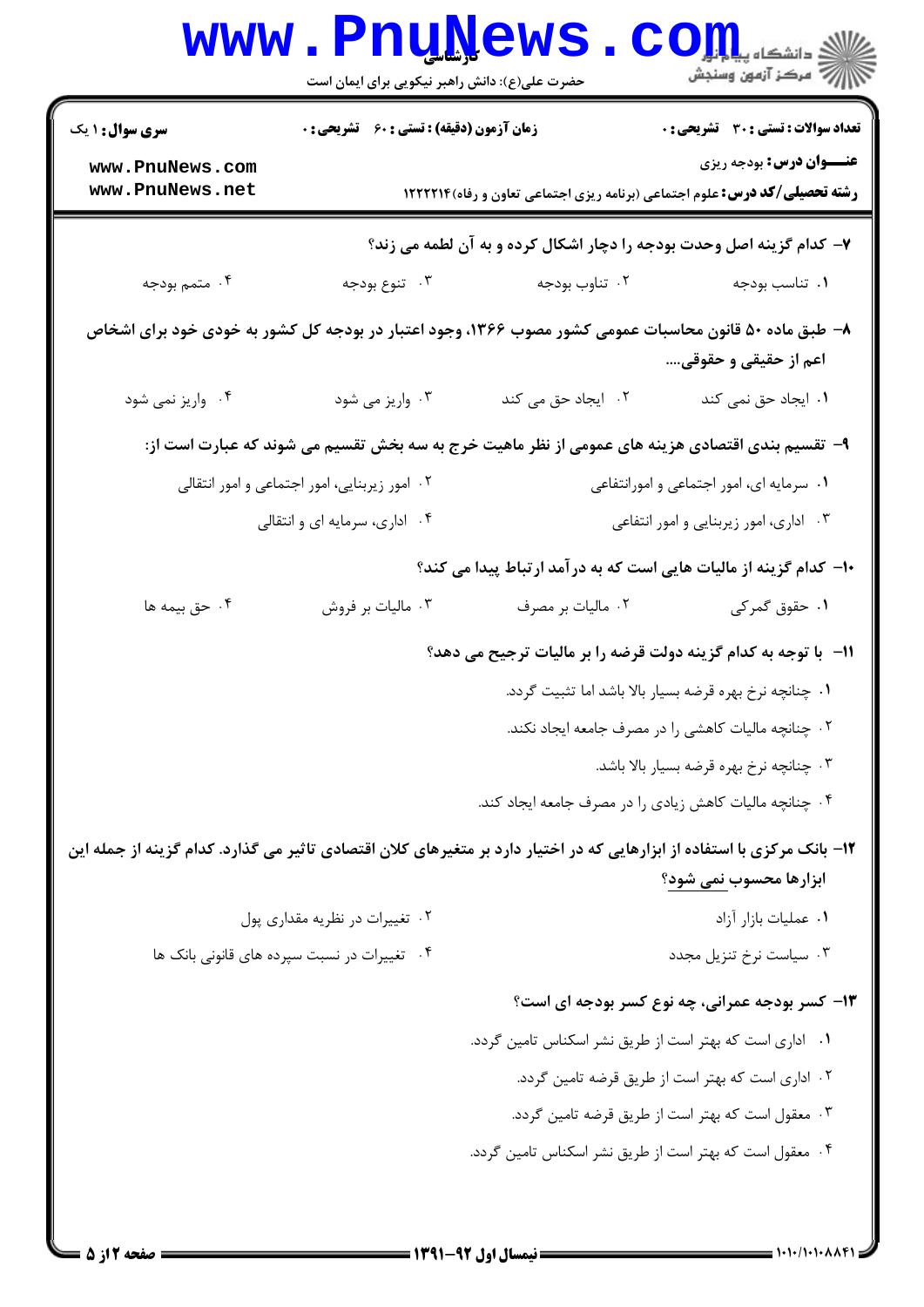|                                                                                                       | www.PnuNews<br>حضرت علی(ع): دانش راهبر نیکویی برای ایمان است                                 |                       | الی دانشکاه پیام ایران<br> 7  مرکز آزمون وسنجش                                                                       |
|-------------------------------------------------------------------------------------------------------|----------------------------------------------------------------------------------------------|-----------------------|----------------------------------------------------------------------------------------------------------------------|
| <b>سری سوال : ۱ یک</b>                                                                                | زمان آزمون (دقیقه) : تستی : 60 ٪ تشریحی : 0                                                  |                       | <b>تعداد سوالات : تستی : 30 ٪ تشریحی : 0</b>                                                                         |
| www.PnuNews.com<br>www.PnuNews.net                                                                    |                                                                                              |                       | <b>عنــوان درس:</b> بودجه ریزی<br><b>رشته تحصیلی/کد درس:</b> علوم اجتماعی (برنامه ریزی اجتماعی تعاون و رفاه) ۱۲۲۲۲۱۴ |
|                                                                                                       |                                                                                              |                       | ۱۴- کدام گزینه از راه های تامین کسر بودجه محسوب <u>نمی شود</u> ؟                                                     |
|                                                                                                       | ۰۲ استفاده از تنخواه گردان خزانه                                                             |                       | ۰۱ خرید اوراق قرضه از مردم                                                                                           |
|                                                                                                       | ۰۴ دریافت وام از منایع خارجی                                                                 |                       | ۰۳ استقراض                                                                                                           |
|                                                                                                       |                                                                                              |                       | ۱۵– کدام گزینه از اهداف طبقه بندی بودجه محسوب می شود؟                                                                |
|                                                                                                       | ۰۲ آسان سازی پیش بینی درآمدها و پرداخت ها                                                    |                       | ٠١ نظارت بر عمليات دولت                                                                                              |
|                                                                                                       | ۰۴ آسان سازی حصول درآمدها و پرداخت هزینه ها                                                  |                       | ۰۳ استفاده از روش های ارزیابی کار                                                                                    |
|                                                                                                       |                                                                                              |                       | ۱۶– وصول در آمد اختصاصی چه گونه باید باشد؟ باید به استناد                                                            |
|                                                                                                       |                                                                                              |                       | ۰۱ قانون مربوط به آن انجام شود نه پیش بینی آن در بودجه کل کشور                                                       |
|                                                                                                       |                                                                                              |                       | ۰۲ قانون مربوط به آن و بر اساس پیش بینی آن در بودجه کل کشور انجام شود                                                |
|                                                                                                       |                                                                                              |                       | ۰۳ قانون بودجه کل کشور انجام شود                                                                                     |
|                                                                                                       |                                                                                              |                       | ۰۴ قانون بودجه کل کشور انجام شود بشرط این که مقدار قطعی آن مشخص باشد                                                 |
| ۱۷− ً طبق ماده ۱۲ قانون محاسبات عمومی کشور کدام گزینه جزء سایر منابع تامین اعتبار محسوب می شود؟       |                                                                                              |                       |                                                                                                                      |
|                                                                                                       | ۰۲ برگشتی از درآمدهای انتقالی                                                                |                       | ۰۱ برگشتی از کمک های دریافتی                                                                                         |
|                                                                                                       | ۰۴ برگشتی از درآمدهای متفرقه                                                                 |                       | ۰۳ برگشتی از پرداخت های سال های قبل                                                                                  |
|                                                                                                       |                                                                                              |                       | ۱۸– کدام گزینه درست است؟                                                                                             |
|                                                                                                       | ۰۱ هزینه ها اداری جنبه دائمی دارد و غالبا حدود ۴۰ تا ۵۰ درصد کل بودجه جاری را تشکیل نمی دهد. |                       |                                                                                                                      |
| ۰۲ هزینه ها اداری جنبه دائمی دارد و غالبا حدود ۴۰ تا ۵۰ درصد کل بودجه جاری را تشکیل می دهد.           |                                                                                              |                       |                                                                                                                      |
| ۰۳ هزینه ها اداری جنبه دائمی ندارد و غالبا حدود ۴۰ تا ۵۰ درصد کل بودجه جاری را تشکیل می دهد.          |                                                                                              |                       |                                                                                                                      |
|                                                                                                       | ۰۴ هزینه ها اداری جنبه دائمی ندارد و غالبا حدود ۲۰ تا ۲۵ درصد کل بودجه جاری را تشکیل می دهد. |                       |                                                                                                                      |
|                                                                                                       |                                                                                              |                       | ۱۹- کدام گزینه در ارتباط با طبقه بندی عملیاتی بودجه از ترتیب درستی برخوردار است؟                                     |
| ۰۴ برنامه، امور ، فصل                                                                                 | ۰۳ امور، فصل، برنامه                                                                         | ۰۲ امور ، برنامه، فصل | ۰۱ برنامه، فصل ، امور                                                                                                |
| <b>۲۰</b> - کدام طبقه بندی بودجه ای است که برای برنامه ریزی و تصمیم گیری در سطوح عالی سیاسی مفید است؟ |                                                                                              |                       |                                                                                                                      |
| ۰۴ اقتصادی                                                                                            | ۰۳ عملیاتی                                                                                   | ۰۲ سازمانی            | ٠١. اجرايي                                                                                                           |
|                                                                                                       |                                                                                              |                       |                                                                                                                      |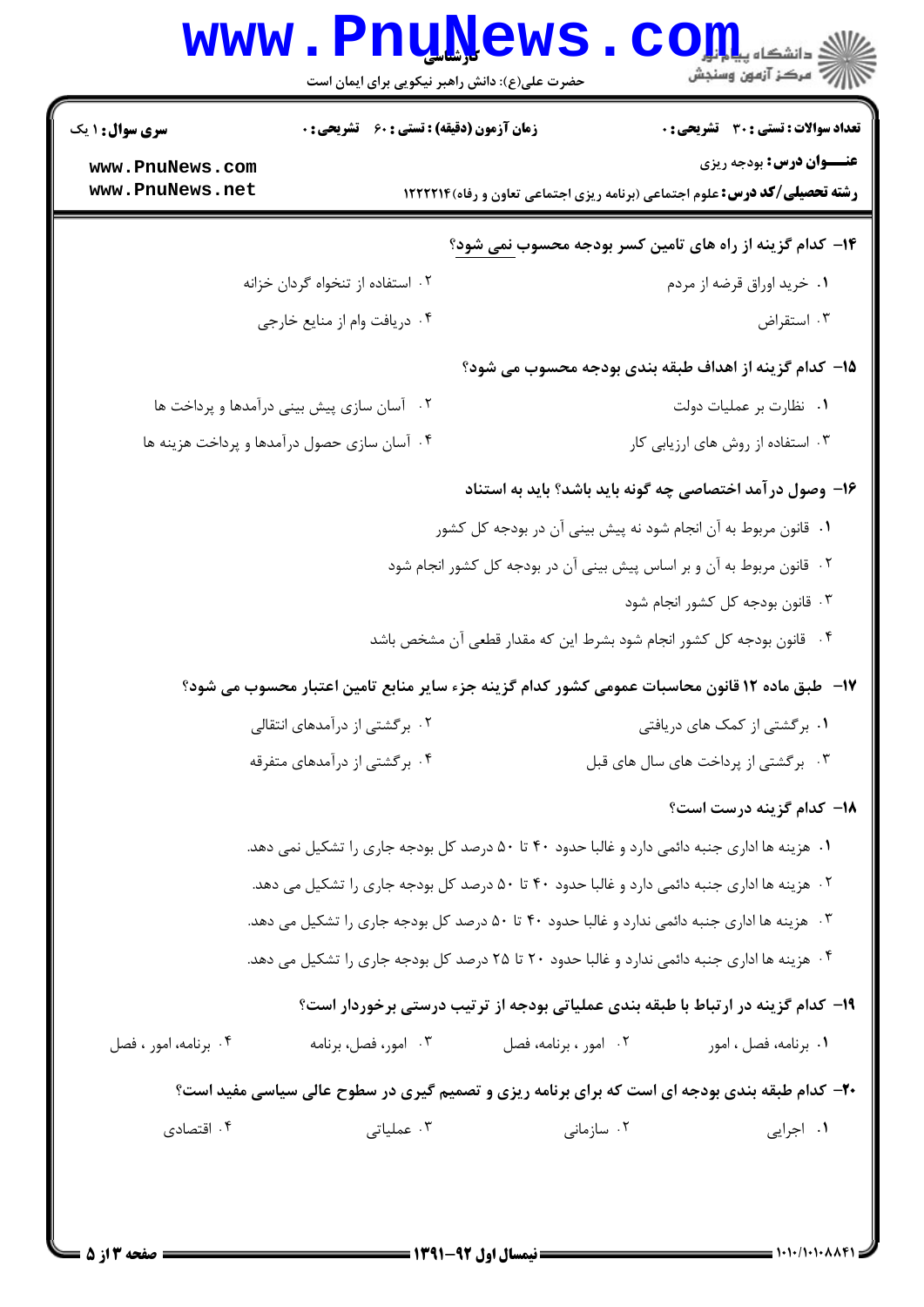|                                                                                                               | <b>www.PnuNews</b><br>حضرت علی(ع): دانش راهبر نیکویی برای ایمان است                   |                    | اللاد دانشکاه پیام در این استفاده باشد.<br>الله آمرکز آزمون وسنجش                                                                                       |
|---------------------------------------------------------------------------------------------------------------|---------------------------------------------------------------------------------------|--------------------|---------------------------------------------------------------------------------------------------------------------------------------------------------|
| <b>سری سوال : ۱ یک</b>                                                                                        | <b>زمان آزمون (دقیقه) : تستی : 60 ٪ تشریحی : 0</b>                                    |                    | تعداد سوالات : تستي : 30 - تشريحي : 0                                                                                                                   |
| www.PnuNews.com<br>www.PnuNews.net                                                                            |                                                                                       |                    | <b>عنــوان درس:</b> بودجه ریزی<br><b>رشته تحصیلی/کد درس:</b> علوم اجتماعی (برنامه ریزی اجتماعی تعاون و رفاه) ۱۲۲۲۲۱۴                                    |
|                                                                                                               |                                                                                       |                    | <b>٢١</b> - فني ترين مراحل بودجه كدام مرحله است؟                                                                                                        |
|                                                                                                               | ۰۲ تصویب                                                                              |                    | ۰۱ نظارت                                                                                                                                                |
|                                                                                                               | ۰۴ تهیه، تنظیم و پیشنهاد                                                              |                    | ۰۳ اجرا                                                                                                                                                 |
| ۲۲- کدام گزینه به وظایف نمایندگان مجلس در مرحله تصویب بودجه اشاره دارد؟                                       |                                                                                       |                    |                                                                                                                                                         |
| ۰۱ نمایندگان مجلس می توانند پیشنهاداتی بدهند که هزینه ها را افزایش دهد.                                       |                                                                                       |                    |                                                                                                                                                         |
| <sup>۰۲</sup> نمایندگان مجلس نمی توانند پیشنهاداتی بدهند که هزینه ها را افزایش دهد.                           |                                                                                       |                    |                                                                                                                                                         |
|                                                                                                               | ۰۳ نمایندگان مجلس می توانند تصویب موقت لایحه بودجه را به عهده کمسیون ها گذارند.       |                    |                                                                                                                                                         |
|                                                                                                               | ۰۴ نمایندگان مجلس نمی توانند لایحه بودجه پیشنهادی دولت را بدون اجازه دولت تغییر دهند. |                    |                                                                                                                                                         |
|                                                                                                               |                                                                                       |                    | ۲۳- در مرحله اجرای بودجه و مصرف اعتبارات ترتیب کدام گزینه درست است؟                                                                                     |
|                                                                                                               | ۰۲ تشخیص، تامین اعتبار، تسجیل، تعهد                                                   |                    | ٠١ تسجيل، تعهد ، تشخيص، تامين اعتبار                                                                                                                    |
|                                                                                                               | ۰۴ تسجیل، تعهد، تامین اعتبار، تشخیص                                                   |                    | ۰۳ تشخیص، تامین اعتبار، تعهد، تسجیل                                                                                                                     |
|                                                                                                               |                                                                                       |                    | ۲۴– در کدام یک از روش های پیش بینی در آمدها، از فنون و فرمول های خاصی استفاده می شود و پیش بینی در آمدها بر<br>اساس تجزیه و تحلیل همبستگی انجام می شود؟ |
| ۰۴ پیش بینی مستقیم                                                                                            | ۰۳ حد متوسط ها                                                                        | ۰۲ برآورد هزینه ها | ٠١. سنجيده منظم                                                                                                                                         |
| ۲۵−   در کدام یک از سیستم های بودجه ریزی' با تأکید بر رعایت تناسب حجم عملیات دستگاهها با وظایف محول شده به آن |                                                                                       |                    | ها' بودجه ریزی صورت می گیرد؟                                                                                                                            |
|                                                                                                               | ۰۲ در بودجه ریزی بر مبنای صفر                                                         |                    | ۰۱ در بودجه ریزی افزایشی                                                                                                                                |
|                                                                                                               | ۰۴ در بودجه ریزی روش سنجیده منظم                                                      |                    | ۰۳ در بودجه ریزی متداول                                                                                                                                 |
|                                                                                                               |                                                                                       |                    | ۲۶– آساس بودجه عملیاتی بر پایه چهار اصل استوار است کدام گزینه از چهار اصل محسوب نمی شود؟                                                                |
|                                                                                                               | ۰۲ استفاده از نورم ها                                                                 |                    | ۰۱ استفاده از استاندارهای تورم                                                                                                                          |
|                                                                                                               | ۰۴ حسابداری قیمت تمام شده                                                             |                    | ۰۳ روش اندازه گیری کار                                                                                                                                  |
|                                                                                                               |                                                                                       |                    |                                                                                                                                                         |